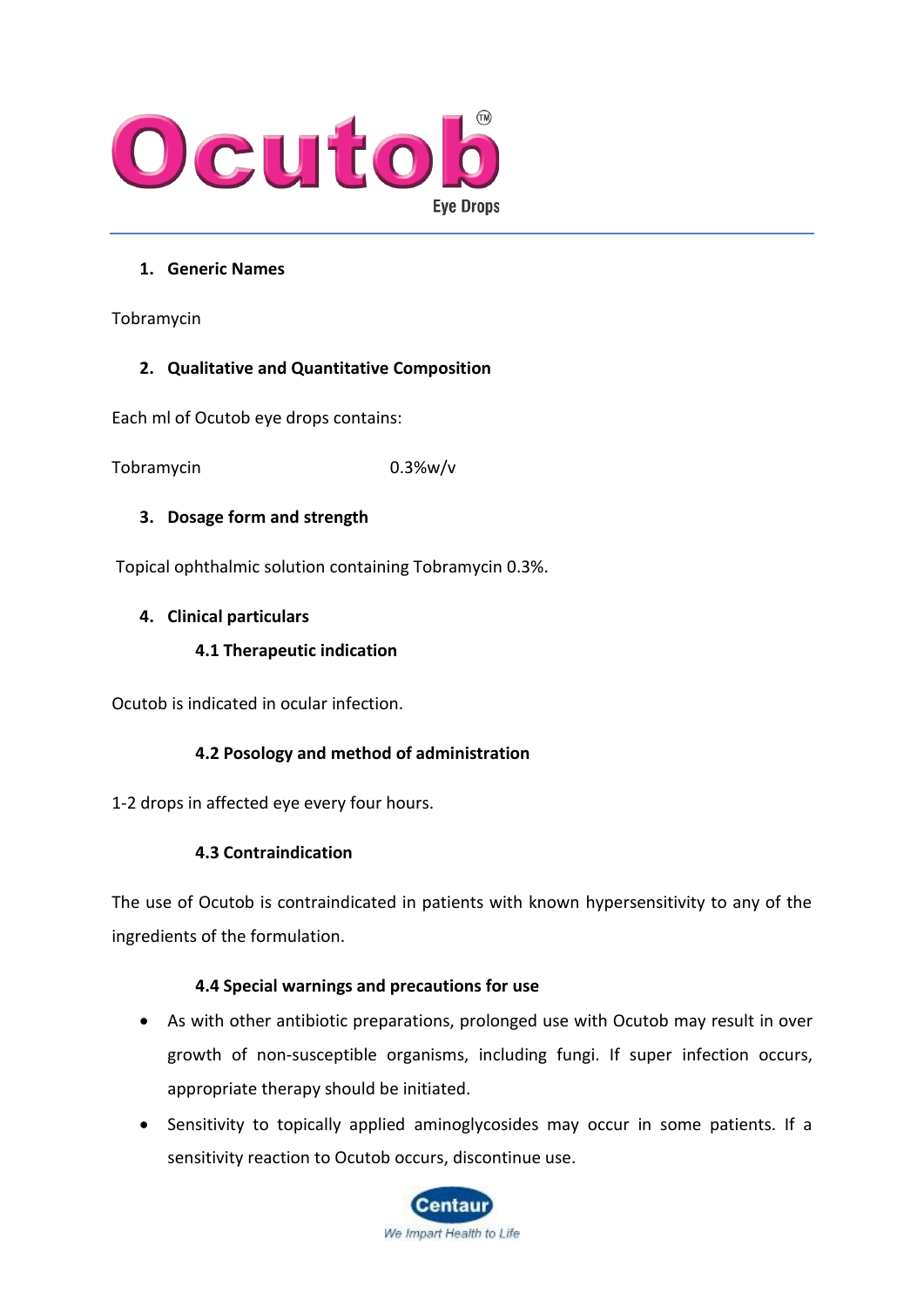• Use of contact lenses should be discouraged in patients using Ocutob.

# **4.5 Drug interactions**

Tobramycin has no known severe interactions with other drugs.

#### **4.6 Use in special population**

- Paediatric: May be used in children 2 years of age and older at the same dose as in adults.
- Geriatric:No over all clinical differences in safety or effectiveness have been observed between elderly and younger patients.
- Liver impairment: No data found.
- Renal failure: No data found.
- Pregnancy and lactation: Category B: Reproduction studies in three types of animals at doses up to thirty-three times the normal human systemic dose have revealed no evidence of impaired fertility or harm to the foetus due to tobramycin. There are, however, no adequate and well-controlled studies in pregnant women. Because animal studies are not always predictive of human response, this drug should be used during pregnancy only if clearly needed.

Nursing Mothers: Because of the potential for adverse reactions in nursing infants from Ocutob, a decision should be made whether to discontinue nursing the infant or discontinue the drug, taking into account the importance of the drug to the mother.

# **4.7 Effects on ability to drive and use machine**

Patients should be cautioned against engaging in activities requiring complete mental alertness, and motor coordination such as operating machinery until their response to Ocutob eye drop is known.

# **4.8 Undesirable effects**

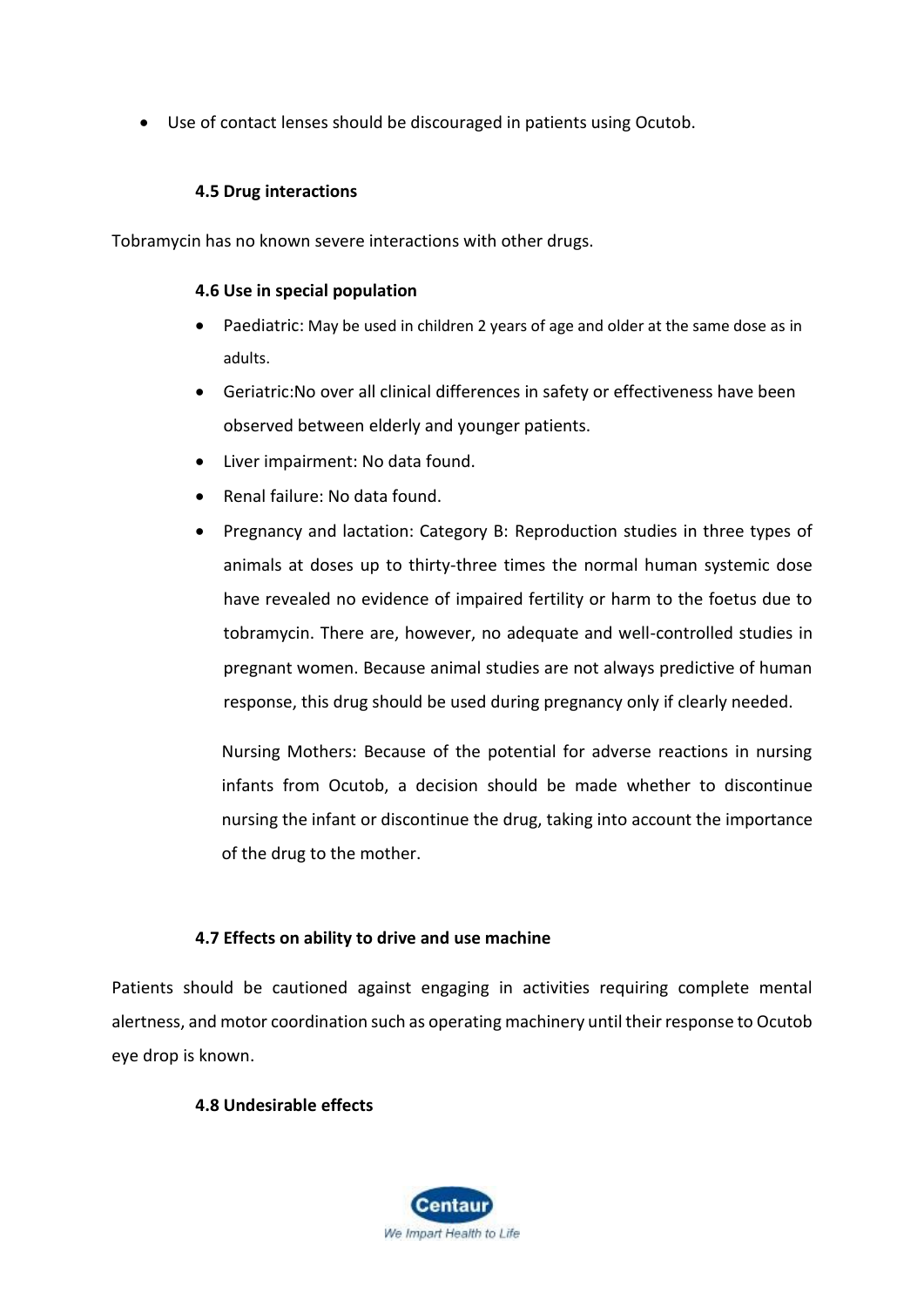The most frequent adverse reactions to ocular Tobramycin are Ocular hyperaemia, Eyelid oedema, Eye pain, Eye irritation. If topical ocular Tobramycin is administered concomitantly with systemic aminoglycoside antibiotics, care should be taken to monitor the total serum concentration.

#### **4.9 Overdose**

There is limited experience of overdose with Ocutob eye drop. Initiate general symptomatic and supportive measures in all cases of over dosages where necessary.

#### **5. Pharmacological properties**

#### **5.1 Mechanism of action**

Ocutob contain bactericidal aminoglycoside antibiotic Tobramycin. Tobramycin produces its bactericidal action by binding with 30S subunit of the ribosome and inducing misreading of mRNA codons. Ocutob has a long post-antibiotic effect, which ensures the persistence of antimicrobial activity even when concentrations have fallen below the minimum inhibitoryconcentration.TheantibacterialspectrumofOcutobincludesStaphylococcusaureus,St aphylococcusepidermidis(coagulase-positiveandcoagulasenegative),Streptococciincluding Group A-beta-hemolytic species and Streptococcus pneumoniae, Pseudomonasaeruginosa,Escherichiacoli,Klebsiellapneumoniae,Enterobacteraerogenes,Prot eusmirabilis, Morganella morganii, Proteus vulgaris, Haemophilus influenzae and H. aegyptius.Ocutob is 2-4 times more active against Pseudomonas and Proteus, including those resistantto Gentamicin.

#### **5.2 Pharmacodynamic properties**

Tobramycin,anaminoglycosideantibioticobtainedfromculturesofStreptomycestenebrarius, is used in combination with other antibiotics to treat urinary tract infections,gynecologicinfections,peritonitis,endocarditis,pneumonia,bacteraemiaandsepsis, respiratoryinfectionsincludingthoseassociatedwithcysticfibrosis,osteomyelitis,anddiabeticfo otandothersoft-tissueinfections.Itactsprimarilybydisruptingproteinsynthesis, leading to altered cell membrane permeability, progressive disruption of the cellenvelope,andeventualcelldeath.Tobramycinhasinvitroactivityagainstawiderangeof gram-negative organisms including Pseudomonas aeruginosa.

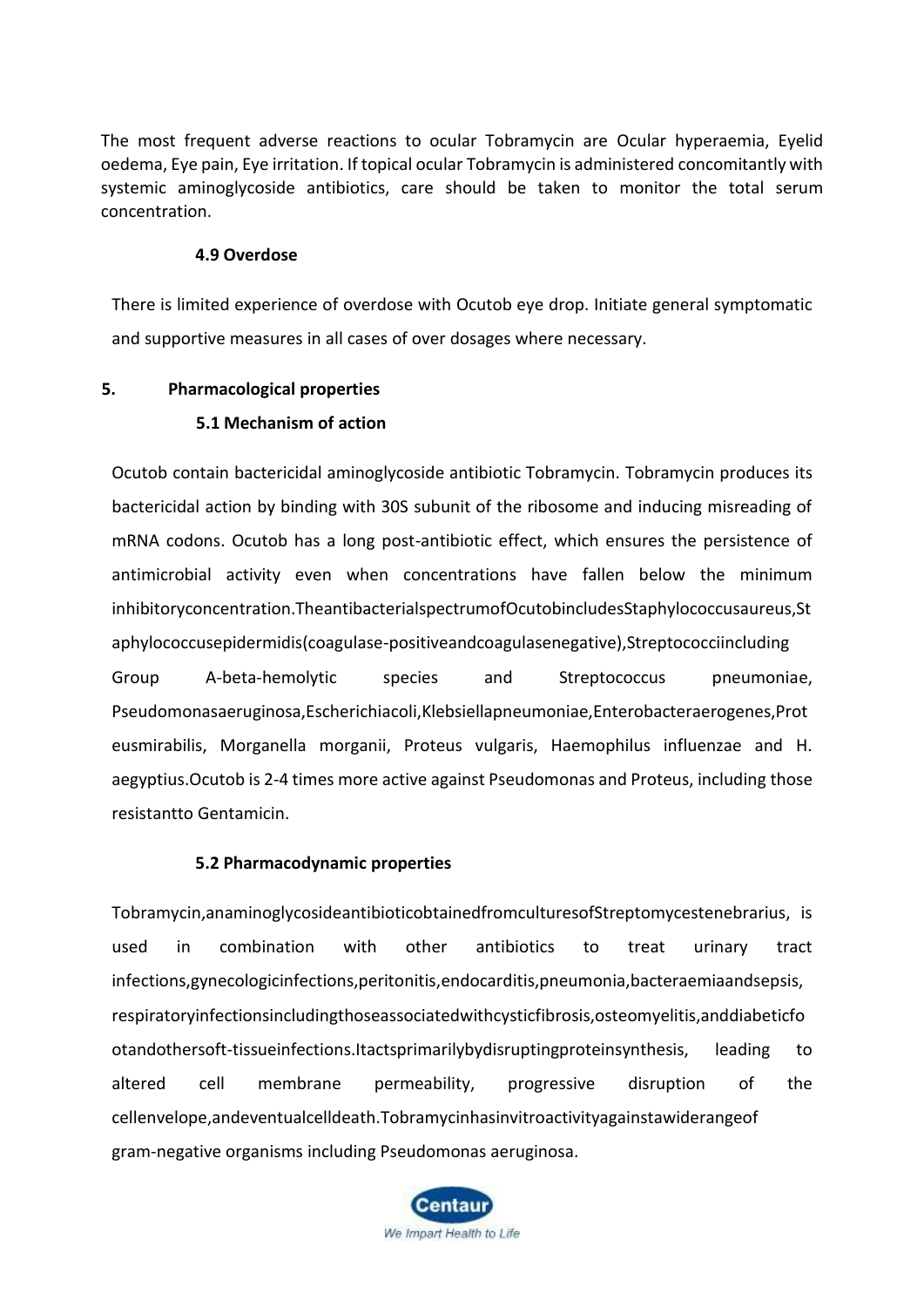#### **5.3 Pharmacokineticproperties**

Tear film concentrations were studied in sixteen (16) healthy male and female subjects whowereadministeredonedropoftobramycinsolutionineacheyedailyfornine(9)consecutive days. It showed a significantly greater area under the tobramycin tear fluidconcentration versus time curve (AUCI), a significantly greater area within the tobramycintear fluid concentration versus time curve exceeding the minimal inhibitory concentration90(AUC over MIC90), and a greater duration of time over which the tobramycin tear fluidconcentrationsremainedaboveMIC90.

#### **6. Nonclinical properties**

#### **6.1 Animal Toxicology or Pharmacology**

NA.

#### **7. Description**

Tobramycin is an aminoglycoside antibiotic derived from Streptomycestenebrarius with bacteriostatic activity. Thechemicalnameis(2*S*,3*R*,4*S*,5*S*,6*R*)-4-amino-2-[(1*S*,2*S*,3*R*,4*S*,6*R*)-4,6 diamino-3-[(2*R*,3*R*,5*S*,6*R*)-3-amino-6-(aminomethyl)-5-hydroxyoxan-2-yl]oxy-2 hydroxycyclohexyl]oxy-6-(hydroxymethyl)oxane-3,5-diol. Its empirical formula and molecular weight is  $C_{18}H_{37}N_5O_9$  and 467.5g/mol.



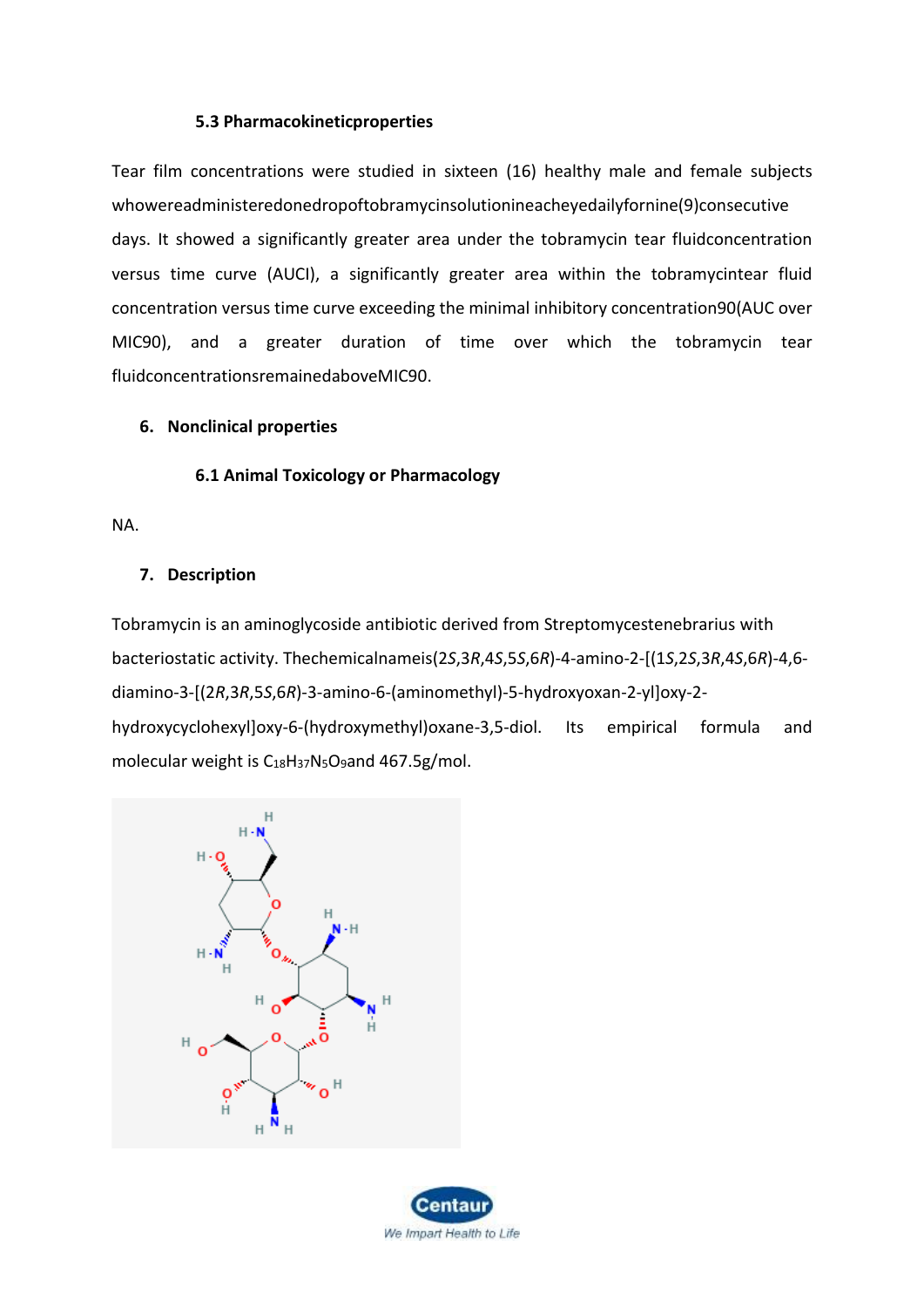### **8. Pharmaceutical particulars**

### **8.1 Incompatibilities**

There are no known incompatibilities.

#### **8.2 Shelf-life**

24 months.

#### **8.3 Packaging Information**

Ocutob eye drop is available in 5ml in plastic bottle.

#### **8.4 Storage and handling instructions**

Store in cool and dry place.

#### **9. Patient Counselling Information**

#### **9.1 Adverse Reactions**

Referpart4.8

#### **9.2 Drug Interactions**

#### Referpart4.5

**9.3 Dosage**

#### Referpart4.2

**9.4 Storage**

#### Referpart8.4

**9.5 Risk Factors**

#### Referpart4.4

# **9.6 Self-monitoring information**